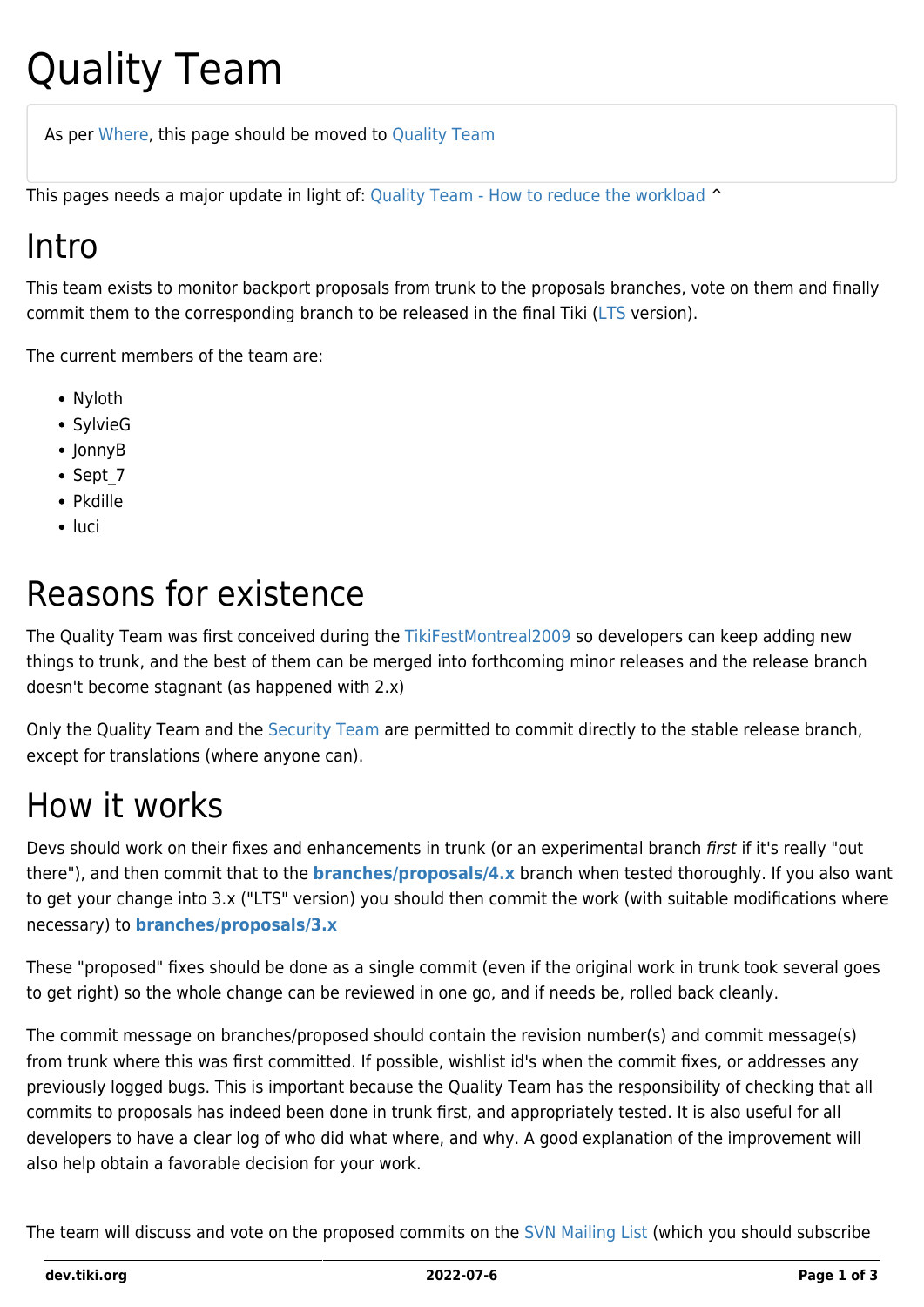to!) to make the process as transparent, efficient and simple as possible.

The Quality Team will be alerted of new patches through the CVS/SVN mailing list after each commit. They will discuss the change together, evaluate the change by majority decision, and then approve and merge, or reject and rollback.

#### What will be considered

In general,

- Backports should be to solve a specific issue, not to address a global concern.
- Backports should be a quite limited number of files/line changes, to reduce risk of regression and ease review. A typical review should be 10-15 minutes.
- All feature enhancements must be optional and be "disabled" by default so users should not notice any change in operation without activating them.
- Major features will not be considered for back-porting obviously the definition of major is subjective and debatable. Risk of introducing unexpected problems is a big decision factor. Developer time should mostly be focused on trunk. The Quality Team will judge and as a community, we can document a common understanding of what this is.
- Alterations to the database should be avoided: thus only critically needed and proven fixes should be proposed.
- Bug fixes should preserve existing behaviour as much as possible The [Three Rules](https://dev.tiki.org/3-Rules) still apply!
- All files needed for the enhancement or fix must be committed in a single revision. If you miss a file, or find that a subsequent fix is needed, than rollback the initial commit, and re-commit the whole lot in one go. This will make the members of the Quality Team smile on you!

#### Release process

The Quality Team will manage minor releases and hopes to release often (for example every month or three depending on activity). These releases will be "dot releases" e.g. 3.1, 3.2 etc.

The [Security Team](http://tiki.org/Security%20Team) may need to release security updates between these releases and will operate in parallel with the Quality Team. These will be "dot dot releases" - e.g. 3.1.2

Marc Laporte wrote:

For simplicity, I think a security release should just be a dot release (which will presumably have other fixes). Basically, a security issue prompts a release.

## Soft mode and strict mode

Typically between x.0 and x.1, the Quality Team is in soft mode, and thus, you can commit on that branch (also see: [Semi-automatic merging period](https://dev.tiki.org/Semi-automatic-merging-period)), and the Quality Team can provide feedback and even rollback your commit. Once x.1 is released, the Quality Team goes in strict mode (which is in general what this page describes)

## Conduct and recruitment

The membership of the team will be reviewed at every new release (every "six" months) and should be agreed